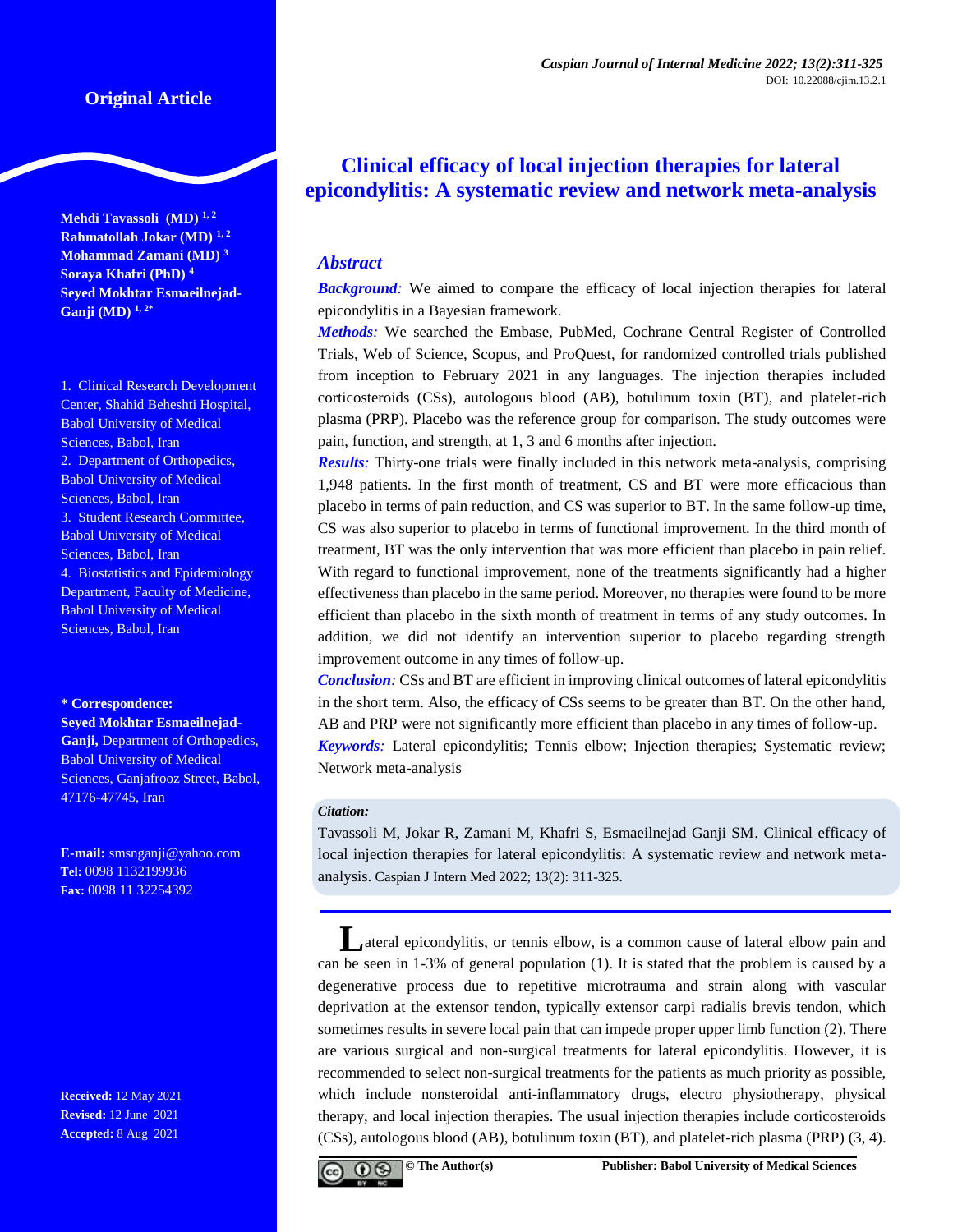Until now, different studies have evaluated the effectiveness of injection therapies for lateral epicondylitis, but with contradictory findings (5, 6). In a meta-analysis study by Li et al. (7), it was shown that CSs were more effective than PRP in improving pain and function in a short-term (up to 2 months) follow-up, while in a long-term follow-up (6 months), the results were in favor of PRP. On the other hand, a network meta-analysis reported that CSs had small effect on improving pain compared to other injection therapies, and were not recommended (8). These conflicting results may be due to differences in the study objectives and methods. Previous meta-analyses had also some limitations, such as limited databases searched, or only English papers included. In the present study, we tried to comprehensively assessed the available evidence on the efficacy of local injection therapies for lateral epicondylitis with more precise objectives and overcoming the limitations of previous meta-analyses. These data will hopefully help clinicians to better manage the patients.

### **Methods**

**Study protocol:** The protocol of the present systematic review has previously been documented online in the PROSPERO registry (CRD42021244239). This study has been presented according to the guidelines of the Preferred Reporting Items for Systematic Review and Meta‐ Analysis (PRISMA) extension statement for network meta-analyses (table S1) (9).

**Information sources and search strategy:** We performed a search on the literature published from inception to February 2021 in the bibliographic databases of the Embase, PubMed, Cochrane Central Register of Controlled Trials, Web of Science, Scopus, and ProQuest, without language restrictions. The relevant terms were searched in the Medical Subject Headings (MeSH) database, and finally, the keywords included "lateral epicondylitis" OR "tennis elbow" OR "lateral epicondylalgia" OR "elbow epicondylitis" AND "corticosteroid" OR "corticosteroids" OR "glucocorticoid" OR "glucocorticoids" OR "steroid" OR "steroids" OR "autologous blood" OR "botulinum toxin" OR "platelet-rich plasma" OR "PRP". The search was limited to title or abstract. In addition, we conducted a hand search of the reference lists of relevant review articles and the retrieved papers for additional sources.

**Inclusion and exclusion criteria:** We included all randomized controlled trial (RCT) studies with the following criteria:

- 1. Including adult patients (aged  $\geq$ 18 years).
- 2. Comparing clinical outcomes between at least two of the following treatments: CS, AB, BT, PRP, and placebo.

3. Investigating at least one of the following outcomes: visual analog score (VAS), disabilities of arm, shoulder and hand (DASH) score, modified Nirschl score (MNS), patient-related tennis elbow evaluation (PRTEE) score, grip strength (GS), at 1, 3, and/or 6 months.

The exclusion criteria were as follows:

- 1. Reviews, case reports, editorials, and letter to the editors.
- 2. Duplicate papers or evaluating the same sample.
- 3. Trials without clear methodology or results.
- 4. Full‐ texts not being available

**Study selection and data extraction:** Two independent reviewers (MT, MZ) screened the titles and abstracts of all the articles obtained from the initial search for potential eligibility. Then, full-text of the potential papers were retrieved for final evaluation. Any disagreements related to the inclusion of articles were resolved by discussion between the investigators. The following data were extracted from each trial and finally entered into a Microsoft Excel spreadsheet (Microsoft Corporation, Redmond, Washington): first author's name, study location (country), publication year, final follow-up (month), treatment names, total sample size, number of patients by gender (if available), patient's age (if available), outcome measure. Non‐ English papers were translated by Google Translate, where required. We contacted the corresponding authors by email if missing or unclear information existed. In case of duplicates, we selected those with the most comprehensive details.

**Risk of bias assessment:** Two authors (MT and MZ) independently contributed to the assessment of the quality of the included studies, using the revised Cochrane risk-of-bias tool for randomized trials (RoB 2) (10). This tool examines a study bias in five distinct domains, including randomization process, deviations from intended interventions, missing outcome data, outcome measurement, and selection of the reported result. Each domain has three quality levels, including 'low risk', 'some concerns', and 'high risk'.

**Study outcomes and statistical analysis:** The outcomes for the present network meta-analysis included:

1."Pain intensity", measuring by VAS (ranging from 0 [no pain] to 100 [worst pain] score, and MNS (ranging from 0 [no pain with exercise] to 4 [severe pain with normal activities] score).

2."Function", measuring by DASH (ranging from 0 [no disability] to 100 [most severe disability] score), and PRTEE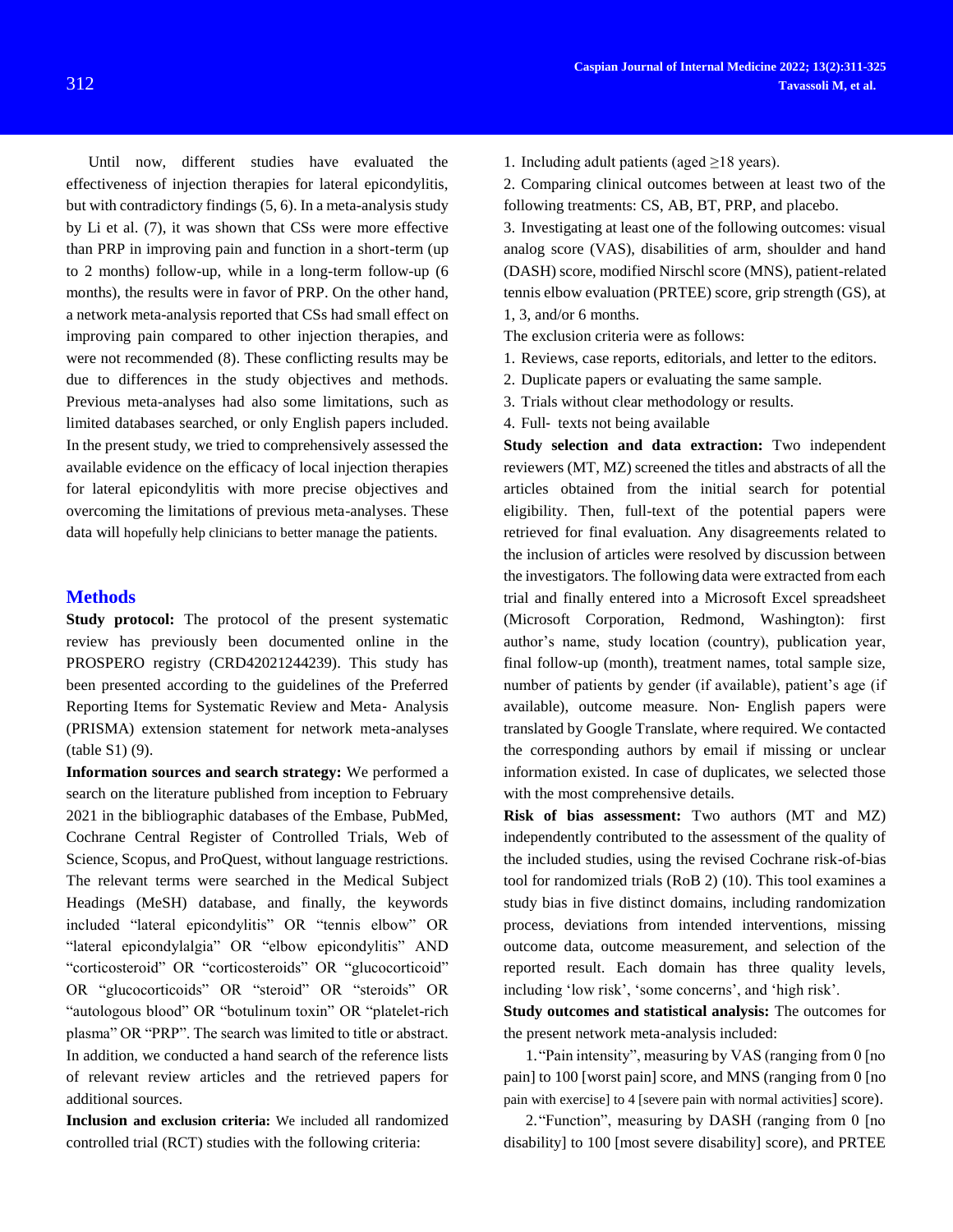(ranging from 0 [no disability] to 100 [significant disability] score).

3."Strength", measuring by GS (higher values mean more strength).

We did a network meta-analysis combining direct and indirect comparisons in a Bayesian framework using the R package 'gemtc' (https://cran.r-project.org/package=gemtc). With regard to the study outcomes, the pooled estimates were presented as the standardized mean difference (SMD) and 95% credible interval (CrI). SMD was selected as the effect size measure when the studies used different outcome scales, otherwise we used unstandardized mean difference (UMD). Data were combined using a random-effects model (11) to give more conservative estimates. Also, we used the Markov chains Monte Carlo method for all analyses. Node splitting models were used to obtain indirect estimates and to evaluate local inconsistency (12). Treatments were ranked for study outcomes using the surface under the cumulative ranking curve (SUCRA). We also presented the summary results of all pairwise comparisons and network meta-analysis in the league tables. For the present network meta-analysis, "placebo" was considered as the reference group for comparison. We assessed the publication bias with a comparison-adjusted funnel plot and Egger's test. A p‐ value <0.05 was considered significant for all relevant analyses.

## **Results**

**Search results, study selection, and characteristics:**  Searching the databases initially generated 2,151 records, of which 2,107 were excluded due to duplication or meeting exclusion criteria through screening titles or abstracts. Fulltexts of 44 articles were evaluated, and finally, 31 eligible papers comprising 1948 patients with lateral epicondylitis were included in this systematic review (fig. 1). The pain intensity was investigated in 23 studies (13-35), the functional status was investigated in 16 studies (13, 14, 18, 20, 21, 23, 26, 28, 33, 36-42), and the strength was investigated in 8 studies (15, 17, 20, 21, 23, 25, 26, 43). Out of 23 trials assessing the pain reduction outcome, 20 studies used VAS pain score only, and 3 studies used both of VAS and MNS. Out of 16 RCTs investigating the functional improvement outcome, 8 studies used DASH only, 7 studies used PRTEE only, and one study used both. Baseline characteristics of the included RCTs were summarized in table 1. Moreover, the

results of risk of bias assessment were reported for all of the included studies in figs. 2 and 3.

Pain relief: The results of pairwise and network metaanalyses about the pain relief outcome are represented in table 2. Due to different assessment tools, we used SMD to represent the pooled effect size. The network plots for the pain relief in different follow-ups have been provided in figs. 4A-C. The findings of inconsistency assessment and publication bias are also shown in figs. S1 and S2, respectively. Funnel plot and Egger's test showed no publication bias in the network meta-analyses at any follow-ups.

Within the first month of follow-up, based on the network meta-analysis, CS had the most efficacy on the pain reduction versus placebo (SMD=-1.04, 95% CrI: -1.78 to -0.34), followed by BT (SMD= $-0.83$ , 95% CrI:  $-1.54$  to  $-0.05$ ) (Fig. 5A). Also, CS was ranked first and non-significantly more efficient than BT in pain relief. In the pairwise meta-analysis, BT was significantly associated with lower pain scores compared with placebo (SMD =  $-1.40$ , 95% CrI:  $-2.18$  to  $-$ 0.60).

Within the third month of follow-up, according to the network meta-analysis, BT was the only intervention that significantly decreased pain scores versus placebo (SMD = - 0.79, 95% CrI: -1.47 to -0.05) (fig. 5B). Also, in the pairwise meta-analysis, BT was found to be superior to placebo (SMD  $= -1.30$ , CrI:  $-1.97$  to  $-0.63$ ).

Within sixth months follow-up, none of the treatments were significantly more efficient than placebo in pain reduction, either based on network meta-analysis or pairwise meta-analysis (fig. 5C).

**Functional improvement:** The results of pairwise and network meta-analyses about the functional improvement outcome are represented in table 3. Due to different assessment tools, we used SMD to represent the pooled effect size. The network plots for the pain relief in different followups have been provided in figs. 6A-C. The findings of inconsistency assessment and publication bias are also indicated in figs. S3 and S4, respectively. Funnel plot and Egger's test showed no publication bias in the network metaanalyses at any follow-ups.

Within the first month of follow-up, network metaanalysis showed that CS was the only treatment that was significantly more effective than placebo in functional improvement (SMD =  $-0.87$ , 95% CrI:  $-1.66$  to  $-0.12$ ) (fig. 7A). However, no significant differences were seen between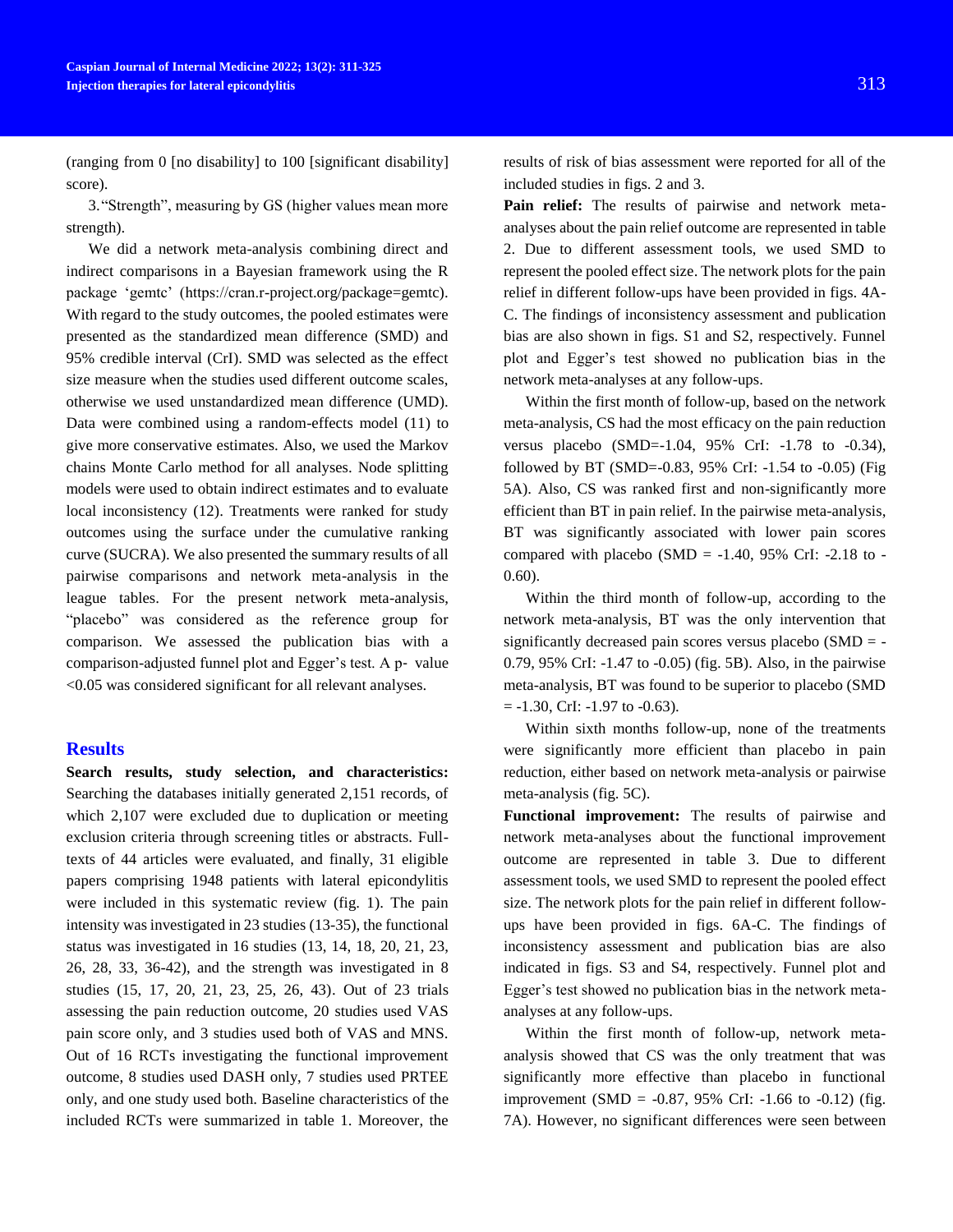any treatments and placebo in functional improvement according to the pairwise meta-analysis.

Within the third and sixth months of follow-up, none of the injection therapies were significantly more efficient than placebo in functional improvement, either based on network meta-analysis or based on pairwise meta-analysis (figs. 7B-C).

**Strength improvement:** The results of pairwise and network meta-analyses about the strength improvement outcome are represented in table 4. Due to different assessment tools, we used SMD to represent the pooled effect size. The network plots for the pain relief in different follow-ups have been

provided in figs. 8A-B. The findings of inconsistency assessment and publication bias are also shown in figs. S5 and S6, respectively. Funnel plot and Egger's test showed no publication bias in the network meta-analyses at any followups.

Within the first and third months of follow-up, none of the treatments were significantly more efficient than placebo in strength improvement, either based on network meta-analysis or based on pairwise meta-analysis (figs. 9A-B). Due to lack of enough data, performing network meta-analysis for strength improvement was not appliable in a sixth-month follow-up.

#### **First author Publication year Country Final followup (m) Outcomes Treatm ent Total patients (n) Male (n) Female (n) Mean age (years)** Arik (13) 2014 Turkey 6 VAS, PRTEE AB 40 11 29 43.7 CS 40 10 30 46.7 Branson (36) 2017 Australia 6 PRTEE AB 14 10 4 47.9 CS 14 8 6 48.1 Coombes (14) 2013 Australia 12 VAS, PRTEE CS 43 27 16 49.3 PL 41 14 17 49.9 Creaney (37) 2011 UK 6 PRTEE PRP 63 36 27 53.0 AB 48 27 21 48.0 Creuzé (15) 2018 France 3 VAS, GS BT 30 17 13 47.3 PL 30 16 14 46.7 Dojode (16) 2012 India 6 VAS, MNS AB 30 13 17 42.9 CS 30 12 18 42.2 Espandar (17) 2010 Iran 4 VAS, GS BT 24 2 22 43.3 PL 24 2 22 44.2 Gautam (18) 2015 India 6 VAS, DASH, GS PRP 15 NA NA NA CS 15 NA NA NA Gosens (19) 2011 Netherla nds 24 VAS PRP 51 23 28 46.8 CS 49 23 26 47.3 Guo (20) 2017 Taiwan 4 VAS, PRTEE, GS BT 15 6 9 49.9 CS 11 5 6 53.4 Gupta (21) 2020 India 12 VAS, DASH, GS PRP 40 NA NA 42.4 CS 40 NA NA 39.4 Jindal (22) 2013 India 1 VAS, MNS AB 25 14 11 39.0 CS 25 17 8 37.3 Kazemi (23) 2010 Iran 2 VAS, MNS, DASH, GS AB 30 7 23 47.2  $CS$  30 4 26 47.0 Khaliq (24) 2015 Pakistan 1 VAS PRP 51 21 30 34.0

### **Table 1. Characteristics of the studies included in the systematic review and network meta-analysis**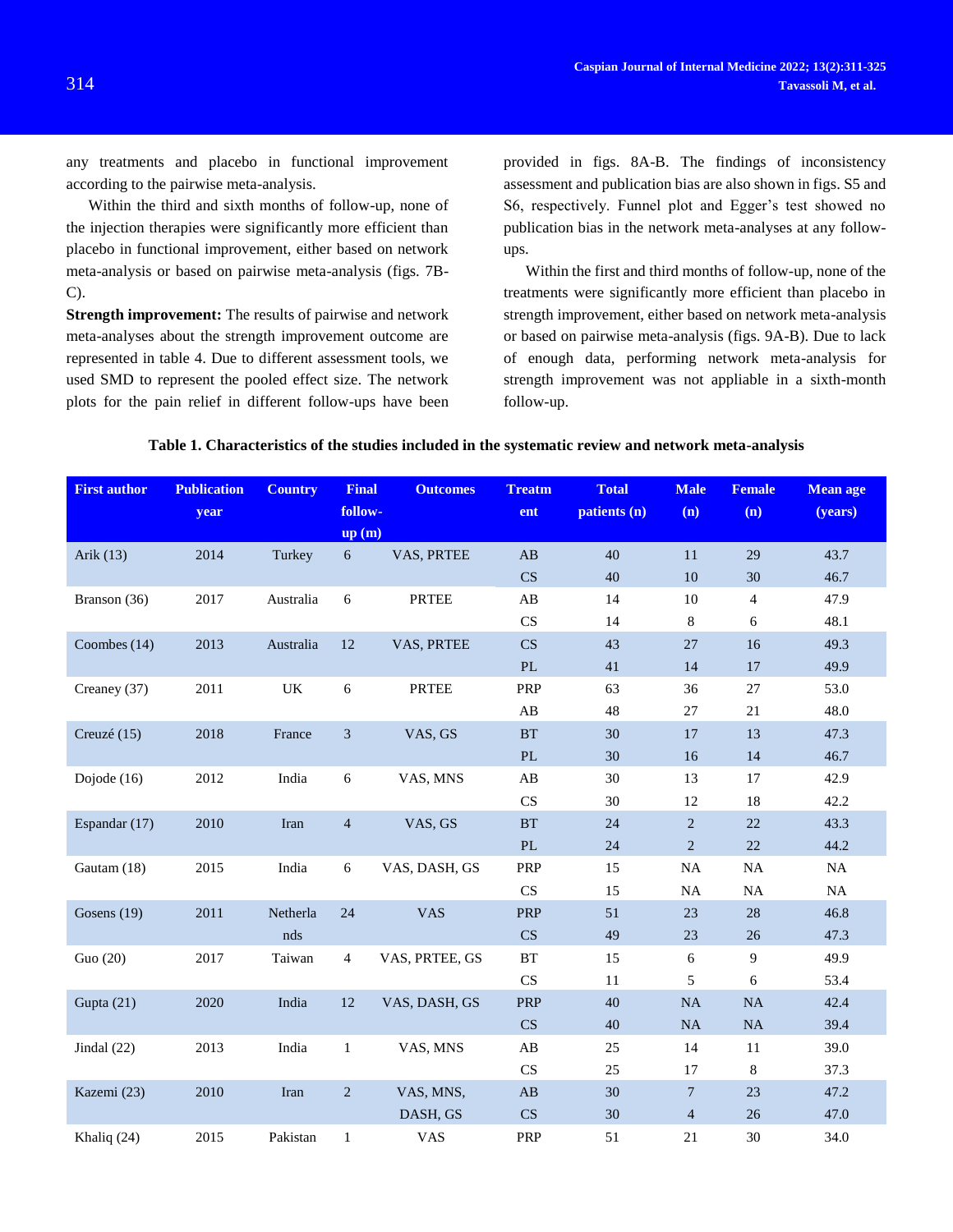|               |          |               |                  |                        | CS                     | 51               | 24             | 27               | 34.0     |
|---------------|----------|---------------|------------------|------------------------|------------------------|------------------|----------------|------------------|----------|
| Krogh (38)    | 2013     | Denmark       | 3                | <b>PRTEE</b>           | PRP                    | 20               | $\overline{9}$ | $11\,$           | 47.6     |
|               |          |               |                  |                        | CS                     | $20\,$           | 11             | $\overline{9}$   | 44.7     |
|               |          |               |                  |                        | $\mathbf{P}\mathbf{L}$ | 20               | 9              | 11               | 43.9     |
| Lebiedziński  | 2015     | Poland        | 12               | <b>DASH</b>            | $\mathbf{A}\mathbf{B}$ | 53               | $28\,$         | 25               | 47.0     |
| (39)          |          |               |                  |                        | $\mathbf{C}\mathbf{S}$ | 46               | 12             | 34               | 54.0     |
| Lin(25)       | 2010     | Taiwan        | $\mathfrak{Z}$   | VAS, GS                | $\operatorname{BT}$    | $8\,$            | $\sqrt{3}$     | $\sqrt{5}$       | 45.9     |
|               |          |               |                  |                        | CS                     | 9                | 6              | $\mathfrak{Z}$   | 44.6     |
| Linnanmaki    | 2020     | Finland       | 12               | VAS, DASH, GS          | PRP                    | 40               | 18             | 22               | 46.0     |
| (26)          |          |               |                  |                        | $\mathbf{A}\mathbf{B}$ | 40               | $20\,$         | $20\,$           | 46.0     |
|               |          |               |                  |                        | $\mathbf{P}\mathbf{L}$ | 39               | 17             | 22               | 49.0     |
| Montalvan     | 2016     | France        | $12\,$           | <b>VAS</b>             | PRP                    | 25               | 17             | $\,8\,$          | 47.0     |
| (27)          |          |               |                  |                        | $\mathbf{P}\mathbf{L}$ | 25               | 17             | $\,8\,$          | 46.4     |
| Omar $(28)$   | 2012     | Egypt         | 1.5              | VAS, DASH              | PRP                    | 15               | $\sqrt{6}$     | $\mathbf{9}$     | 40.5     |
|               |          |               |                  |                        | CS                     | 15               | 5              | $10\,$           | 37.5     |
| Ozturan (43)  | 2010     | Turkey        | $12\,$           | $\mathbf{G}\mathbf{S}$ | $\mathbf{A}\mathbf{B}$ | $18\,$           | $\overline{7}$ | 11               | 44.0     |
|               |          |               |                  |                        | CS                     | $20\,$           | 10             | $10\,$           | 45.8     |
| Palacio (40)  | 2016     | <b>Brazil</b> | 6                | PRTEE, DASH            | PRP                    | $20\,$           | <b>NA</b>      | NA               | 46.6     |
|               |          |               |                  |                        | $\mathbf{C}\mathbf{S}$ | $20\,$           | <b>NA</b>      | NA               | 46.2     |
| Placzek (29)  | 2007     | Germany       | $\overline{4}$   | <b>VAS</b>             | BT                     | 68               | 31             | 37               | 47.4     |
|               |          |               |                  |                        | $\mathbf{P}\mathbf{L}$ | $62\,$           | 30             | 32               | 46.9     |
| Raeissadat    | 2014     | Iran          | $12\,$           | VAS                    | PRP                    | 31               | $\,8\,$        | $23\,$           | 43.0     |
| (30)          |          |               |                  |                        | $\mathbf{A}\mathbf{B}$ | 30               | 6              | 24               | 44.0     |
| Schöffl (41)  | 2017     | Germany       | $6\,$            | <b>DASH</b>            | <b>PRP</b>             | 18               | 9              | $\boldsymbol{9}$ | 52.6     |
|               |          |               |                  |                        | $\mathbf{P}\mathbf{L}$ | $18\,$           | 9              | $\boldsymbol{9}$ | 52.6     |
| Singh $(42)$  | 2013     | India         | 3                | PRTEE                  | $\mathbf{A}\mathbf{B}$ | 30               | 12             | 18               | 35.2     |
|               |          |               |                  |                        | CS                     | 30               | 16             | 14               | 33.0     |
| Thanasas (31) | 2011     | Greece        | $\sqrt{6}$       | <b>VAS</b>             | PRP                    | $14\,$           | <b>NA</b>      | NA               | 35.9     |
|               |          |               |                  |                        | AB                     | 14               | $\rm NA$       | $\rm NA$         | 36.6     |
| Varshney      | 2017     | India         | 6                | <b>VAS</b>             | PRP                    | 33               | $\rm NA$       | $\rm NA$         | $\rm NA$ |
| (32)          |          |               |                  |                        | $\mathbf{C}\mathbf{S}$ | 50               | <b>NA</b>      | $\rm NA$         | $\rm NA$ |
| Wolf (33)     | 2011     | <b>USA</b>    | $\boldsymbol{6}$ | VAS, DASH              | $\mathbf{A}\mathbf{B}$ | $\overline{9}$   | $\rm NA$       | $\rm NA$         | $\rm NA$ |
|               |          |               |                  |                        | CS                     | $\boldsymbol{9}$ | $\rm NA$       | $\rm NA$         | $\rm NA$ |
|               |          |               |                  |                        | $\mathbf{PL}$          | $10\,$           | $\rm NA$       | $\rm NA$         | $\rm NA$ |
| Wong $(34)$   | $2005\,$ | China         | $\mathfrak{Z}$   | VAS                    | $\operatorname{BT}$    | $30\,$           | $\mathfrak{S}$ | $25\,$           | 45.0     |
|               |          |               |                  |                        | $\mathbf{PL}$          | $30\,$           | 6              | 24               | 44.2     |
| Yerlikaya     | 2018     | Turkey        | $\sqrt{2}$       | <b>VAS</b>             | PRP                    | 60               | 15             | $45\,$           | 45.8     |
| (35)          |          |               |                  |                        | $\mathbf{P}\mathbf{L}$ | $30\,$           | 11             | 19               | 47.6     |

**Abbreviations:** VAS, visual analog score; DASH, Disabilities of Arm Shoulder and Hand score; MNS, modified Nirschl score; PRTEE, Patient-Related Tennis Elbow Evaluation score; GS, grip strength; CS, corticosteroid; AB, autologous blood; BT, botulinum toxin; PRP, platelet-rich plasma; PL, placebo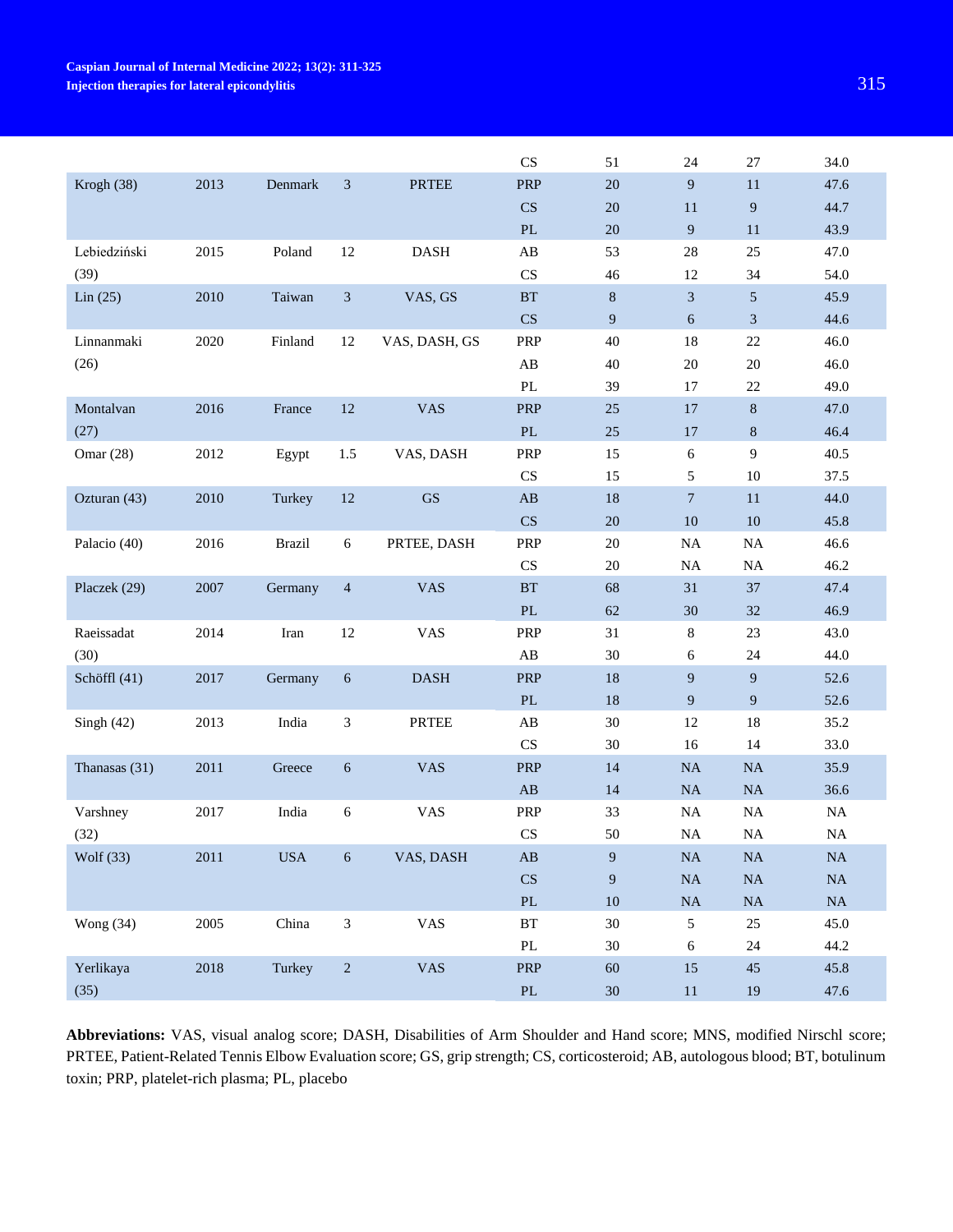| At 1 <sup>st</sup> month | CS                             | $-1.17$ ( $-2.20$ to $-0.01$ ) | $-0.36$ ( $-0.97$ to 0.23)     | $-0.62$ ( $-1.39$ to 0.10)     | $-0.92$ ( $-2.24$ to 0.44)     |
|--------------------------|--------------------------------|--------------------------------|--------------------------------|--------------------------------|--------------------------------|
|                          | $-0.22$ ( $-1.06$ to 0.59)     | <b>BT</b>                      | NA.                            | NA.                            | $-1.40$ ( $-2.18$ to $-0.60$ ) |
|                          | $-0.60$ ( $-1.14$ to $-0.04$ ) | $-0.37$ ( $-1.32$ to 0.58)     | AB                             | $0.27$ (-0.75 to 1.34)         | $0.18$ (-1.13 to 1.51)         |
|                          | $-0.70$ ( $-0.13$ to $-1.28$ ) | $-0.48$ ( $-1.38$ to 0.42)     | $-0.11$ ( $-0.79$ to 0.56)     | <b>PRP</b>                     | $0.09$ (-0.80 to 0.93)         |
|                          | $-1.04$ ( $-1.78$ to $-0.34$ ) | $-0.83$ ( $-1.54$ to $-0.05$ ) | $-0.44$ ( $-1.24$ to 0.33)     | $0.32$ (-1.05 to 0.39)         | PL                             |
| At 3rd month             | BT                             | NA.                            | NA.                            | $0.27$ (-0.65 to 1.17)         | $-1.30$ ( $-1.97$ to $-0.63$ ) |
|                          | $-0.11$ (0.99 to 0.82)         | AB                             | $0.31$ (-0.65 to 1.29)         | $-0.73$ $(-1.37$ to $-0.08$ )  | $-0.04$ ( $-1.22$ to 1.19)     |
|                          | $-0.10$ $(-1.02$ to $0.84)$    | $0.01$ (-0.68 to 0.69)         | <b>PRP</b>                     | $-0.52$ ( $-1.34$ to 0.33)     | $-0.03$ $(-1.12$ to $1.13)$    |
|                          | $-0.59$ ( $-1.38$ to 0.27)     | $-0.46$ ( $-1.05$ to $0.11$ )  | $-0.47$ ( $-1.11$ to $0.15$ )  | <b>CS</b>                      | $0.04$ (-1.76 to 1.80)         |
|                          | $-0.79$ ( $-1.47$ to $-0.05$ ) | $-0.67$ ( $-1.49$ to $0.16$ )  | $-0.68$ ( $-1.52$ to 0.16)     | $-0.20$ ( $-1.02$ to 0.58)     | PL                             |
| At 6 <sup>th</sup> month | <b>PRP</b>                     | $0.18$ (-1.14 to 1.47)         | $-0.27$ ( $-1.41$ to 0.82)     | $-1.91$ ( $-2.91$ to $-0.91$ ) |                                |
|                          | $-0.20$ ( $-1.29$ to 0.83)     | PL.                            | $-0.13$ $(-1.45$ to $1.07)$    | $-0.48$ ( $-2.26$ to 1.34)     |                                |
|                          | $-0.54$ ( $-1.36$ to 0.26)     | $-0.35$ ( $-1.44$ to 0.78)     | AB                             | $-0.67$ ( $-1.60$ to 0.28)     |                                |
|                          | $-1.50$ ( $-2.33$ to $-0.73$ ) | $-1.30$ ( $-2.49$ to $-0.17$ ) | $-0.96$ ( $-1.76$ to $-0.22$ ) | CS                             |                                |

**Table 2. Results of pairwise and network meta-analysis for pain relief in different follow-ups**

**Note:** Treatments are ranked according to their SUCRA. The comparative therapeutic efficacies are reported as standardized mean difference with 95% credible intervals (in parentheses). The comparison between the treatments should be read from left to right. The network meta-analysis results are presented in the left lower (by comparing columns with rows), and the pairwise meta-analysis results are presented in the right upper (by comparing rows with columns). **Abbreviations:** CS, corticosteroid; AB, autologous blood; BT, botulinum toxin; PRP, platelet-rich plasma; PL, placebo

| At 1 <sup>st</sup> month | CS                             | $-0.52$ ( $-1.18$ to $0.14$ )  | $-0.94$ $(-2.02 \text{ to } 0.30)$ | $-1.11$ ( $-2.04$ to $-0.24$ ) |
|--------------------------|--------------------------------|--------------------------------|------------------------------------|--------------------------------|
|                          | $-0.64$ ( $-1.25$ to $-0.03$ ) | AB                             | $0.24$ (-0.99 to 1.55)             | $-0.18$ ( $-1.93$ to 1.67)     |
|                          | $-0.87$ ( $-1.66$ to $-0.12$ ) | $-0.24$ ( $-1.06$ to 0.62)     | PL.                                | $-0.09$ ( $-1.24$ to $1.01$ )  |
|                          | $-1.04$ ( $-1.74$ to $-0.37$ ) | $-0.41$ ( $-1.21$ to $0.41$ )  | $-0.17$ ( $-0.97$ to 0.63)         | <b>PRP</b>                     |
| At 3rd month             | PRP                            | $0.19$ (-1.12 to 1.46)         | $-0.23$ ( $-1.58$ to 1.12)         | $0.84$ (-1.71 to -0.02)        |
|                          | $-0.06$ ( $-0.84$ to 0.66)     | AB                             | $0.11$ (-1.24 to 1.52)             | $-0.67$ ( $-1.56$ to $0.15$ )  |
|                          | $-0.29$ ( $-1.27$ to 0.65)     | $-0.23$ ( $-1.20$ to 0.76)     | PL                                 | $-0.04$ ( $-1.39$ to 1.29)     |
|                          | $-0.77$ ( $-1.44$ to $-0.16$ ) | $-0.71$ ( $-1.36$ to $-0.08$ ) | $-0.48$ ( $-1.45$ to 0.44)         | CS.                            |
| At 6 <sup>th</sup> month | <b>PRP</b>                     | $0.12$ (-1.24 to 1.48)         | $0.38$ (-0.04 to 0.91)             | $-1.13$ ( $-1.76$ to $-0.63$ ) |
|                          | $0.02$ ( $-1.04$ to 1.03)      | PL.                            | $-0.29$ ( $-1.86$ to 1.27)         | $-0.34$ ( $-2.37$ to 1.74)     |
|                          |                                |                                |                                    |                                |
|                          | $-0.27$ ( $-1.23$ to 0.63)     | $-0.29$ ( $-1.44$ to 0.78)     | AB.                                | $0.42$ (0.02 to 0.73)          |
|                          | $-0.44$ ( $-1.39$ to 0.48)     | $-0.46$ ( $-1.70$ to 0.69)     | $-0.16$ ( $-1.02$ to 0.68)         | <b>CS</b>                      |

**Table 3. Results of pairwise and network meta-analysis for functional improvement in different follow-ups**

**Note:** Treatments are ranked according to their SUCRA. The comparative therapeutic efficacies are reported as standardized mean difference with 95% credible intervals (in parentheses). The comparison between the treatments should be read from left to right. The network meta-analysis results are presented in the left lower (by comparing columns with rows), and the pairwise meta-analysis results are presented in the right upper (by comparing rows with columns).

**Abbreviations:** CS, corticosteroid; AB, autologous blood; PRP, platelet-rich plasma; PL, placebo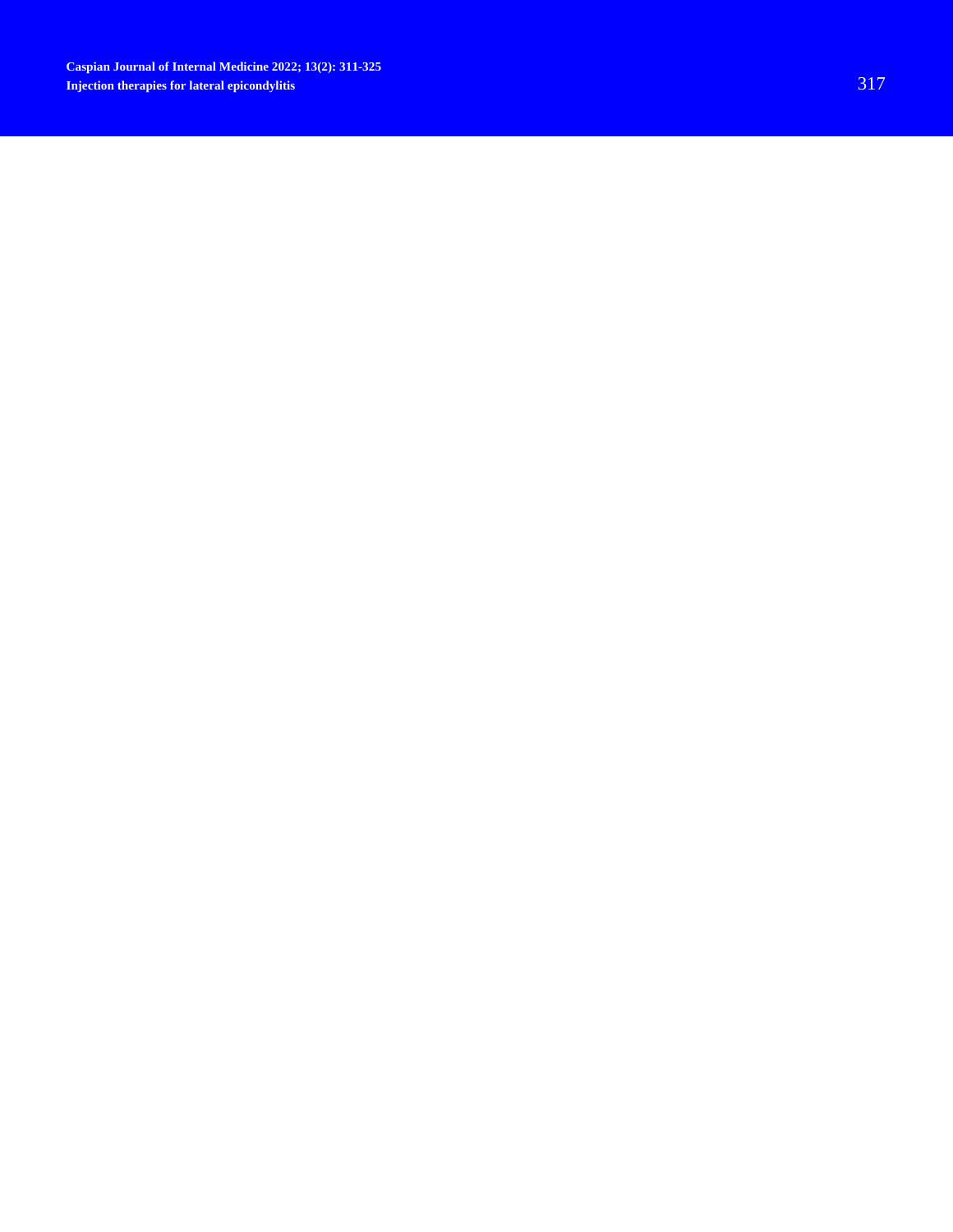| At 1 <sup>st</sup> month | CS                                | $0.15$ ( $-18.93$ to 19.50)       | NA.                               | $12.04$ (-6.84 to 32.17)        | $9.37$ (-18.44 to 38.14)       |
|--------------------------|-----------------------------------|-----------------------------------|-----------------------------------|---------------------------------|--------------------------------|
|                          | 3.67 (-12.57 to 19.27)            | AB                                | $0.07$ (-30.72 to 31.67)          | $-2.39$ ( $-33.30$ to 28.09)    | NA                             |
|                          | 6.49 $(-14.06 \text{ to } 26.42)$ | $2.85$ (-17.27 to 23.45)          | PL                                | $-2.72$ ( $-33.63$ to $28.51$ ) | $3.50$ ( $-16.99$ to $23.32$ ) |
|                          | 7.81 $(-7.10 \text{ to } 24.68)$  | 4.13 $(-13.10 \text{ to } 23.66)$ | 1.47 $(-18.44 \text{ to } 23.02)$ | <b>PRP</b>                      | NA                             |
|                          | $10.02$ (-10.55 to 29.33)         | $6.70$ ( $-15.79$ to 26.87)       | $3.49$ ( $-13.23$ to 19.86)       | $2.21$ (-21.30 to 22.57)        | BT                             |
| At 3 <sup>rd</sup> month | AB                                | $0.45$ (-22.29 to 23.25)          | 2.86 $(-20.62 \text{ to } 26.96)$ | $6.80$ (-8.10 to 21.81)         | <b>NA</b>                      |
|                          | 1.46 $(-12.01 \text{ to } 15.06)$ | <b>PRP</b>                        | $2.25$ (-19.86 to 25.35)          | 4.28 (-10.58 to 19.90)          | NA                             |
|                          | 4.89 $(-10.91 \text{ to } 20.68)$ | $3.36 (-12.75 \text{ to } 19.00)$ | PL                                | NA                              | 2.89 (-11.24 to 18.63)         |
|                          | 5.47 (-5.46 to 17.04)             | 4.06 $(-6.89 \text{ to } 15.86)$  | $0.93$ ( $-13.20$ to 16.31)       | <b>CS</b>                       | $4.15$ ( $-16.96$ to $25.30$ ) |
|                          | $8.00$ (-8.23 to 26.36)           | $6.62$ (-9.30 to 23.54)           | 3.49 $(-7.92 \text{ to } 15.96)$  | $2.79$ (-12.60 to 18.02)        | <b>BT</b>                      |

**Table 4. Results of pairwise and network meta-analysis for strength improvement in different follow-ups**

**Note:** Treatments are ranked according to their SUCRA. The comparative therapeutic efficacies are reported as unstandardized mean difference with 95% credible intervals (in parentheses). The comparison between the treatments should be read from left to right. The network meta-analysis results are presented in the left lower (by comparing columns with rows), and the pairwise meta-analysis results are presented in the right upper (by comparing rows with columns).

**Abbreviations:** CS, corticosteroid; AB, autologous blood; BT, botulinum toxin; PRP, platelet-rich plasma; PL, placebo



**Fig 1. PRISMA flowdiagram**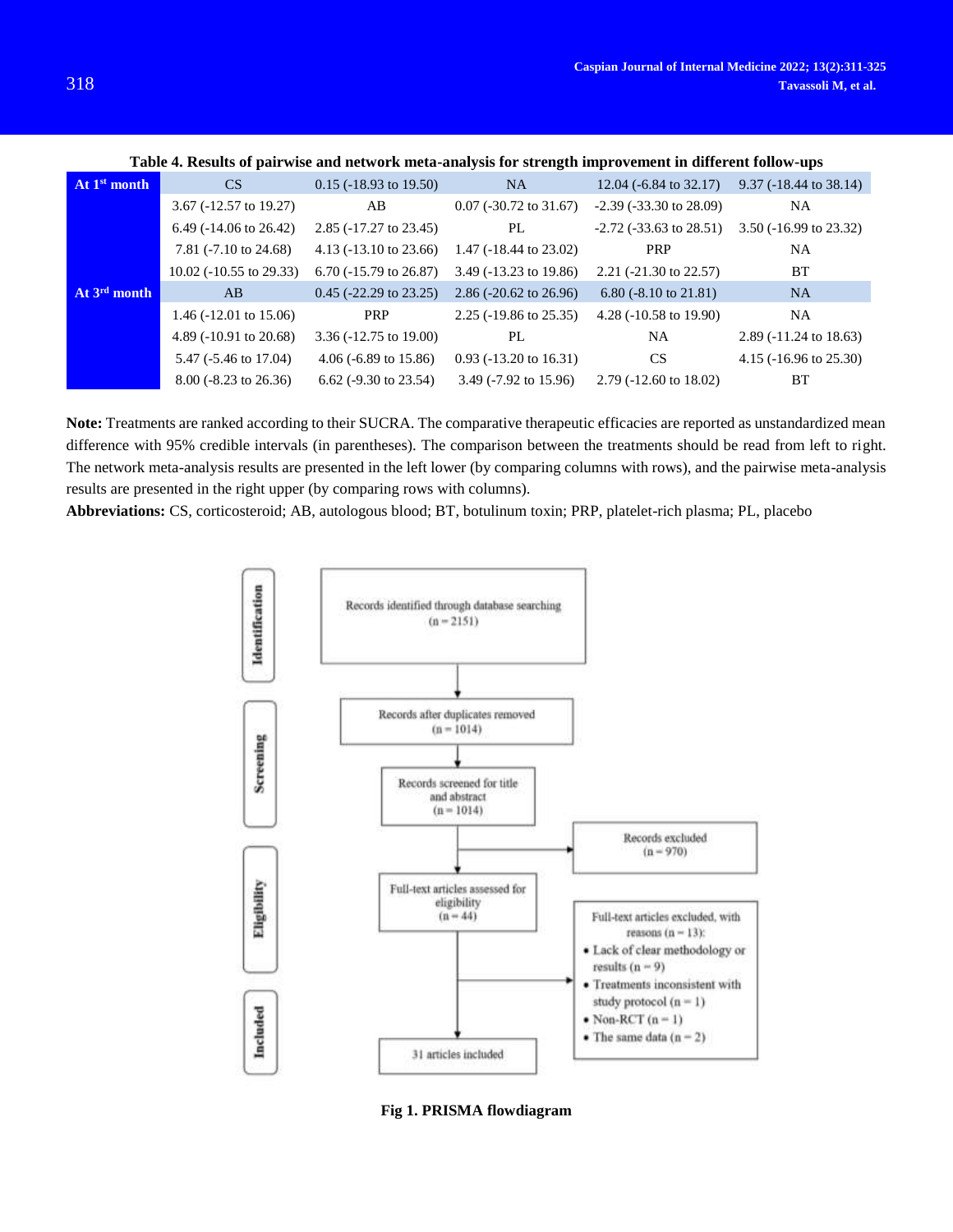

**Fig 2. Risk of bias assessment for the individual domains**



**Fig 3. Risk of bias assessment for the individual studies**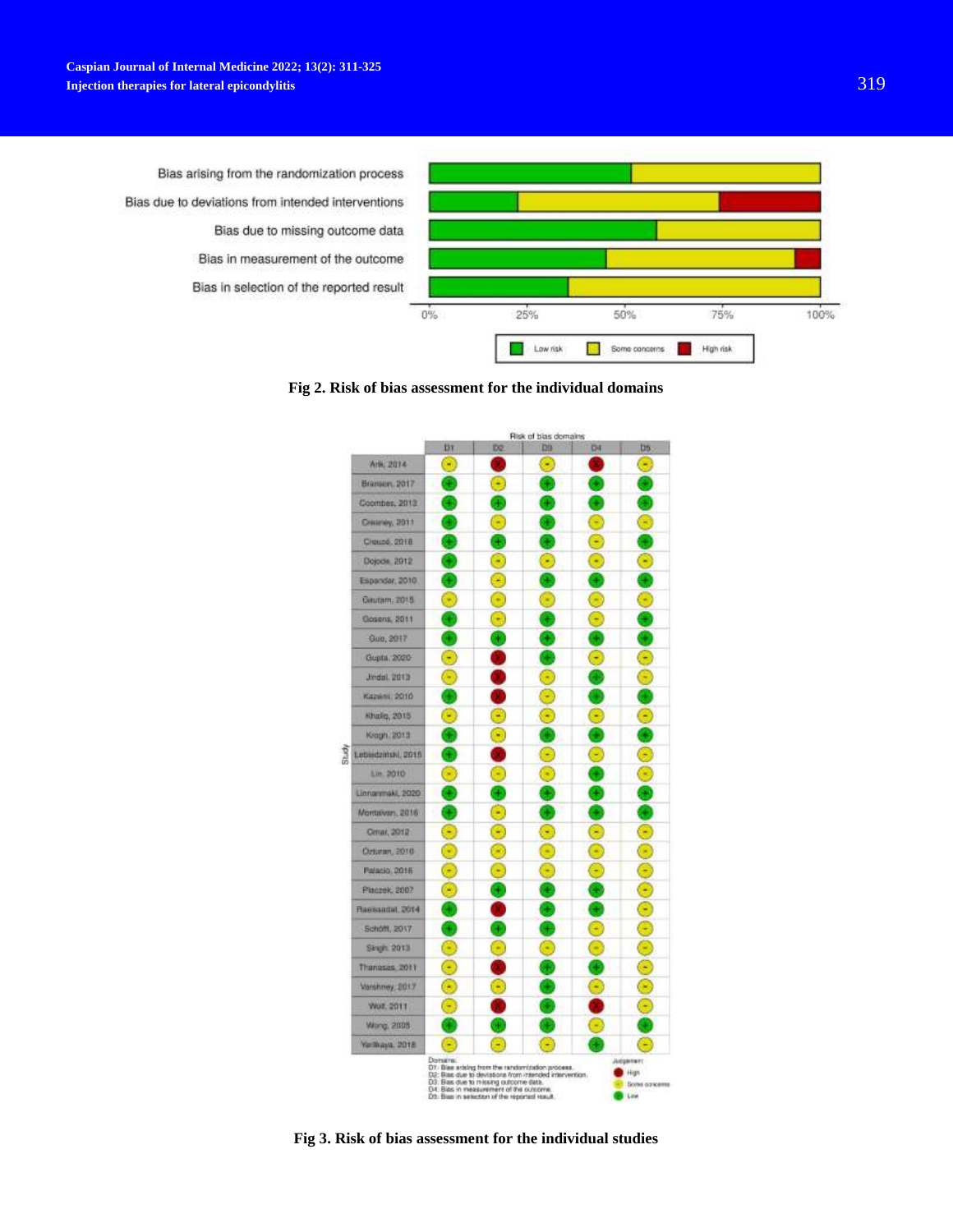

**Fig 4. Network plot of comparisons for pain relief in the first (A), third (B) and sixth (C) month of treatment. Each node (circle) exhibits an injection therapy. The line width corresponds to the number of trials comparing the individual treatments. Abbreviations:** CS, corticosteroid; AB, autologous blood; BT, botulinum toxin; PRP, platelet-rich plasma; PL, placebo

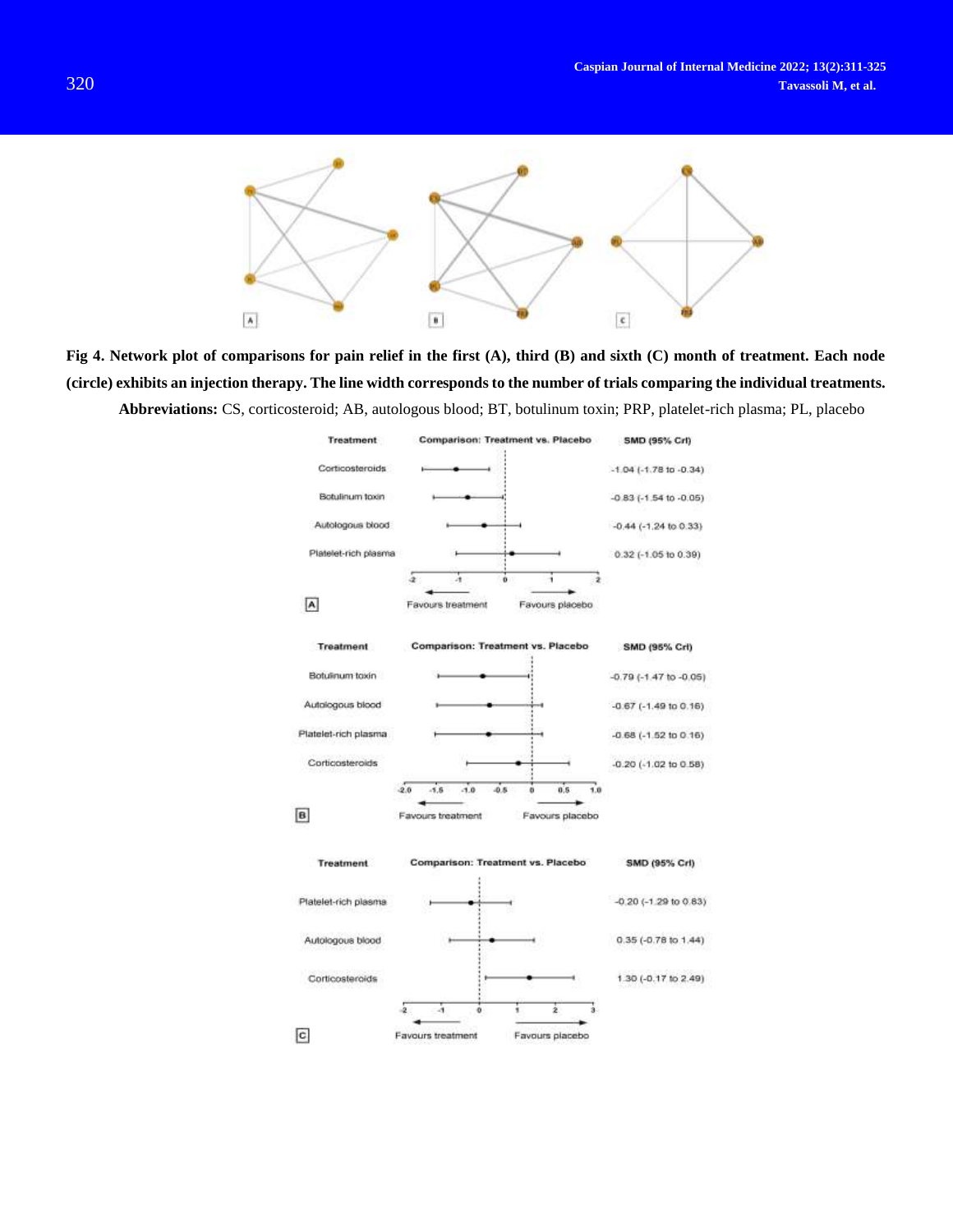**Fig 5. Forest plot of network meta-analysis results for pain relief in the first (A), third (B) and sixth (C) month of treatment. Treatments are ranked according to their SUCRA. Treatments crossing zero are not significantly different from placebo**



**Fig 6. Network plot of comparisons for functional improvement in the first (A), third (B) and sixth (C) month of treatment. Each node (circle) exhibits an injection therapy. The line width corresponds to the number of trials comparing the individual treatments.** Abbreviations: **CS, corticosteroid; AB, autologous blood; PRP, platelet-rich plasma; PL, placebo**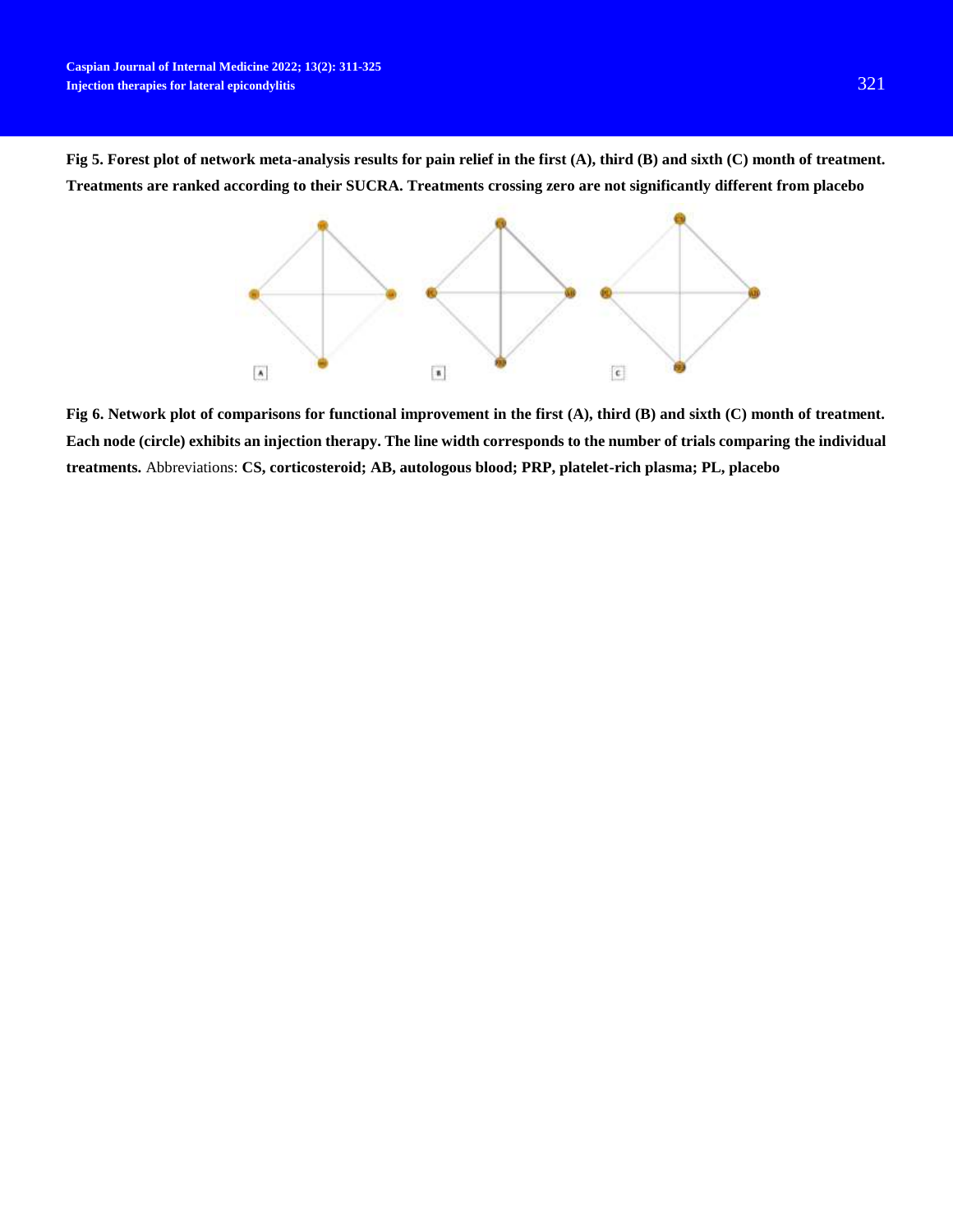

**Fig 7. Forest plot of network meta-analysis results for functional improvement in the first (A), third (B) and sixth (C) month of treatment. Treatments are ranked according to their SUCRA. Treatments crossing zero are not significantly different from placebo.**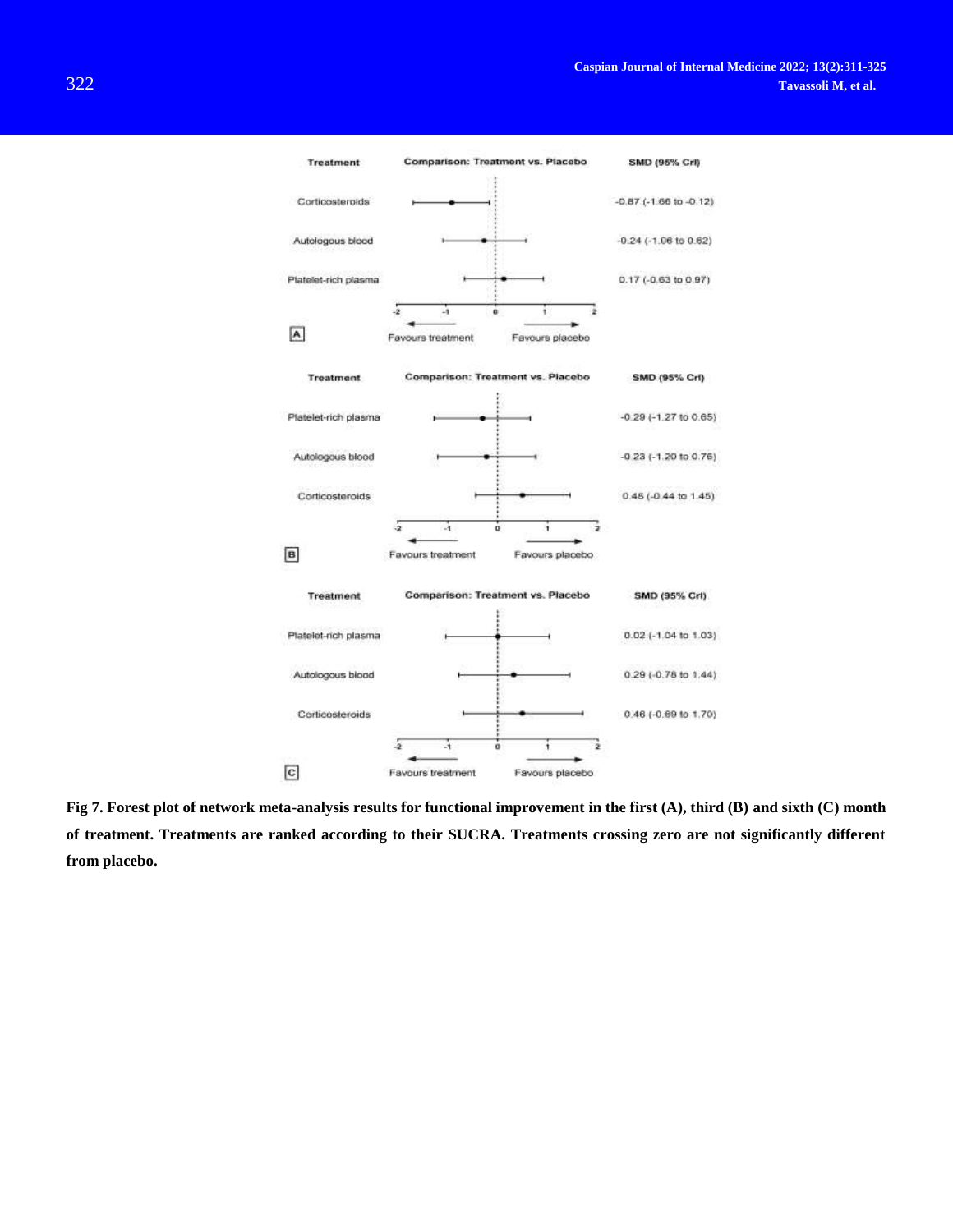

**Fig 8. Network plot of comparisons for strength improvement in the first (A) and third (B) month of treatment. Each node (circle) exhibits an injection therapy. The line width corresponds to the number of trials comparing the individual treatments. Abbreviations:** CS, corticosteroid; AB, autologous blood; BT, botulinum toxin; PRP, platelet-rich plasma; PL, placebo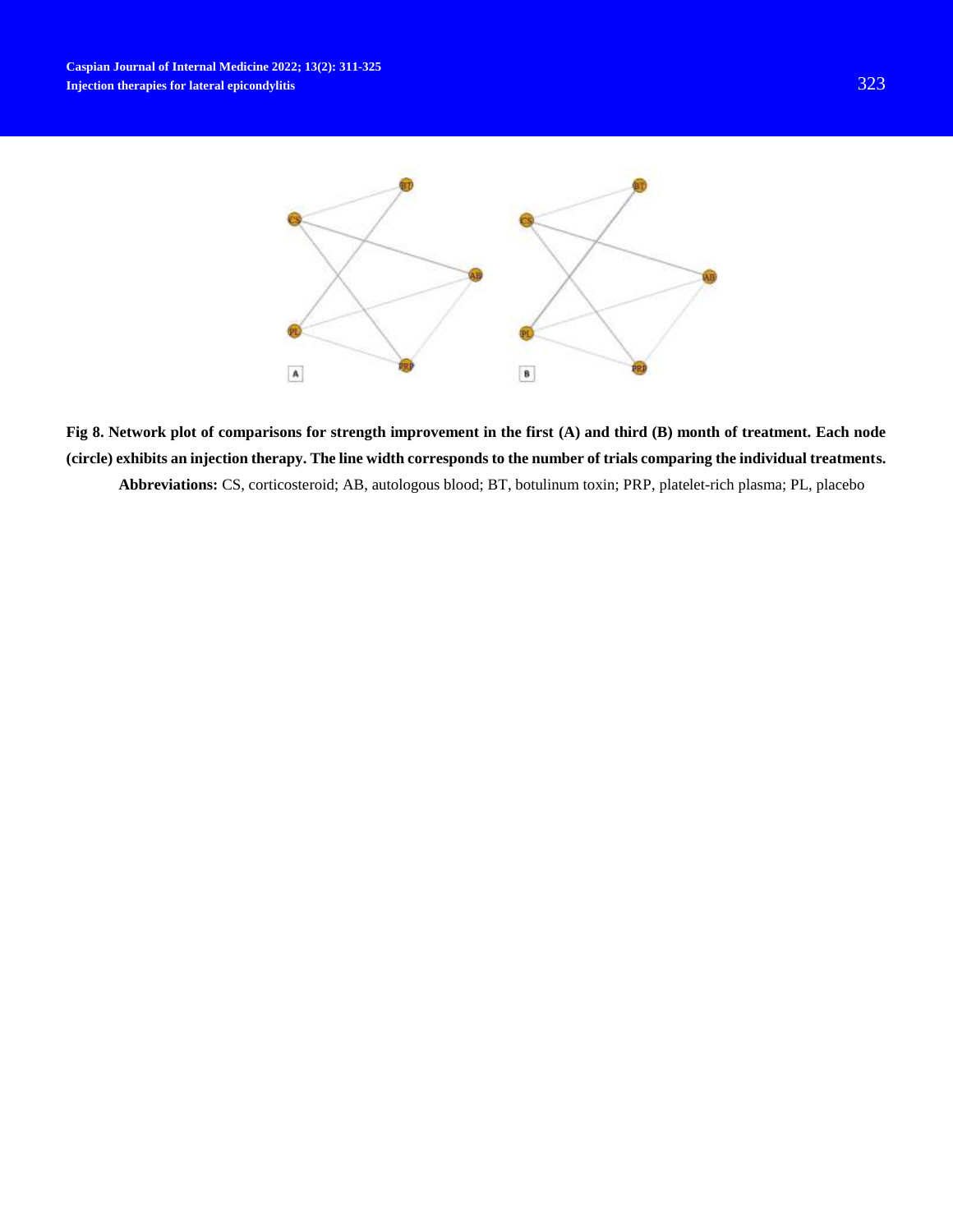

# **Fig 9. Forest plot of network meta-analysis results for functional improvement in the first (A) and third (B) month of treatment. Treatments are ranked according to their SUCRA. Treatments crossing zero are not significantly different from placebo**. **Discussion**

In the present systematic review and network metaanalysis, we investigated the clinical efficacy of different injection therapies for lateral epicondylitis in different courses of follow-up. We assessed three different outcomes for this study, including pain reduction, functional improvement, and strength improvement. In the short-term follow-up (first month of treatment), it was found that CS and BT were more efficacious than placebo in terms of pain reduction, and CS was ranked first and was superior to BT. CS was also superior to placebo in terms of functional improvement in the shortterm follow-up; However, we could not assess the efficacy of BT in this course due to insufficient data. In the mid-term follow-up (third month of treatment), BT was the only intervention that was more efficient than placebo in pain relief. Regarding functional improvement, none of the treatments significantly had a higher effectiveness than placebo in this period. Moreover, no therapies were found to be more efficient than placebo in the long-term follow-up (sixth month of treatment) in terms of any study outcomes. In addition, we did not identify an intervention superior to placebo regarding strength improvement outcome in any times of follow-up.

The anti-inflammatory mechanism of CSs can be explained by reduction of immune function and inflammatory cells and mediators, such as macrophages, mast cells, lymphocytes, prostaglandin and leukotrienes, leading to decrease in pain (44) Concerning BT, one mechanism can relate to temporary paralysis of the proximal extensors of the forearm, allowing a period of rest and aiding tissue recovery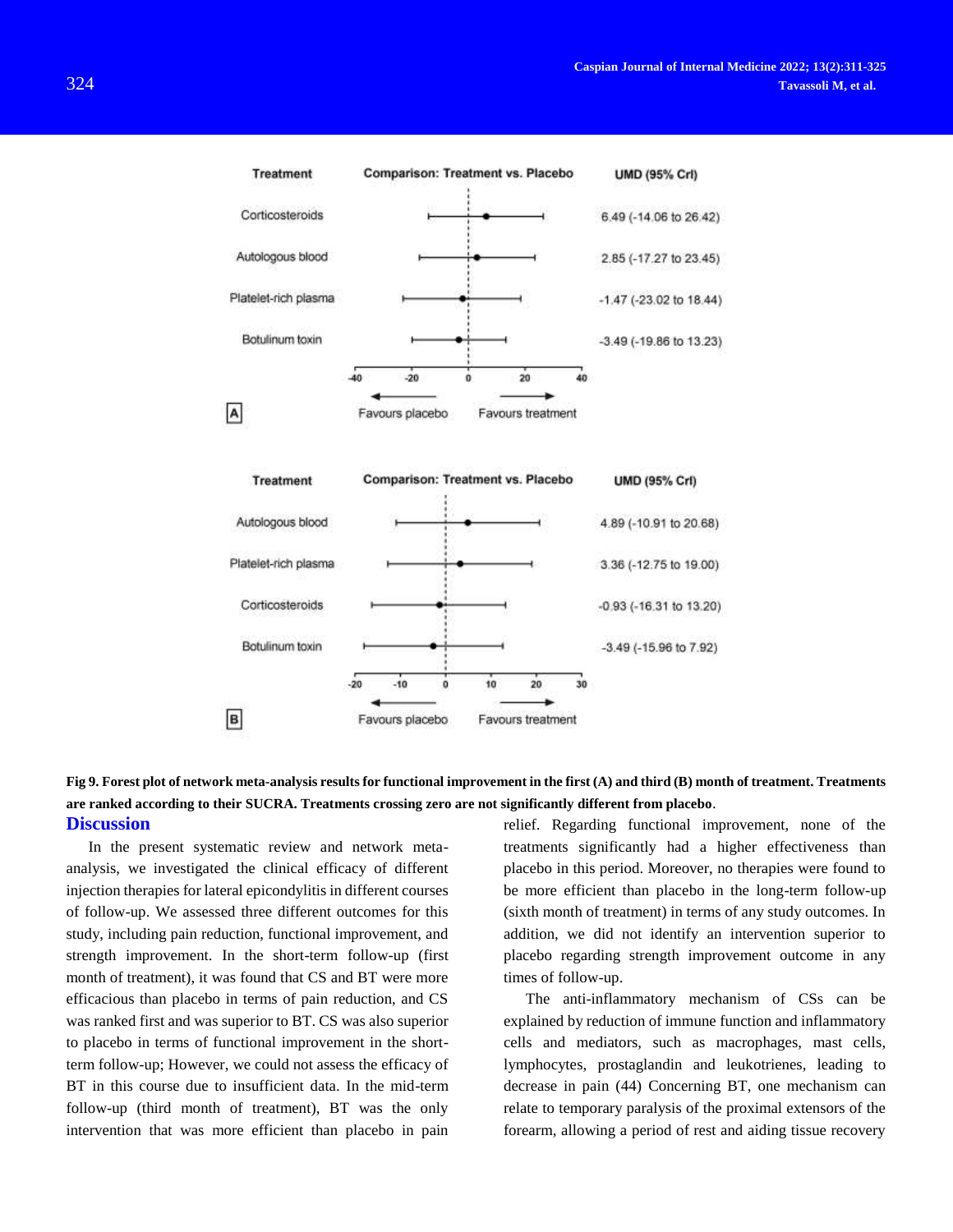(45). In addition, releasing some mediators, such as calcitonin gene-related peptide, substance P, bradykinin, and glutamate, have been suggested as the other mechanism of analgesic properties of BT (45, 46).

So far, different meta-analyses have been conducted to explore the clinical effective of injection treatments for lateral epicondylitis. In the network meta-analysis by Dong et al. (8), hyaluronic acid and prolotherapy had significantly a higher efficacy than placebo in terms of pain reduction, and other treatments such as CS, PRP, AB and BT were not more efficacious compared with placebo. The present study has superiorities over Dong et al.'s study. First, we assessed the therapeutic efficacy of the injections at different times of follow-up, while Dong et al. did not categorize the follow-up times. Second, we evaluated three different outcomes in our study, whereas they investigated pain score only in their study. The other difference between the above-mentioned study and our network meta-analysis was the studied injection therapies, that is, we considered treatments that are more practical and have sufficient data for the analyses. There has been another network meta-analysis recently published related to the topic of our study (47); However, one of the major limitations of that study was lack of a placebo group for comparison. Also, we categorized the follow-up duration into three times, while that study grouped it into two periods. In the meta-analysis by Simental-Mendia et al. (48), the authors stated that PRP was not significantly more efficient than placebo in relieving pain and joint functionality, which was similar to our results. Other meta-analysis by Lin et al. (49) demonstrated that BT significantly reduced pain versus placebo within the first and third months of follow-up. They also declared that CS was more effective than placebo in the first month of treatment, but not in the next follow-ups. Additionally, they mentioned that CS is superior to BT in the first month of treatment. These results are similar to our findings obtained by pairwise or network meta-analyses.

In the present study, we attempted to overcome some of the limitations of the previous systematic review and metaanalyses by extending searched databases without language restriction, including placebo as the reference group for comparison, assessing three different clinical outcomes, and categorizing the follow-up duration into three different times (short-term, mid-term, and long-term).

This study has also some limitations. First, not enough data existed on follow-ups longer than six months to perform the network meta-analysis; however, considering that we did

not find an efficient injection therapy in the sixth month, the presence of an efficient treatment in longer follow-ups might be improbable. Second, we witnessed wide and overlapped CrIs in some of the results, which were mainly due to limited number of studies. Therefore, it is needed to conduct more relevant RCTs. Third, the treatment substances and dosages sometimes differ between various trials and these factors need to be considered in further reviews when sufficient data are available for analysis.

In conclusion showed that corticosteroids and botulinum toxin are efficient in improving clinical outcomes of lateral epicondylitis. The effects of corticosteroids remained for one month. This time for botulinum toxin was three months. Also, the efficacy of corticosteroids seems to be greater than botulinum toxin within the first month of treatment. After three months, no significant therapeutic effects were found for corticosteroids or botulinum toxin. Regarding autologous blood and platelet-rich plasma, they were not significantly more efficient than placebo in any times of follow-up.

#### **Funding:** None.

**Conflict of interests:** The authors declare no competing interests.

**Author contribution:** MT, RJ, SK and SME contributed to the study design. MT and MZ contributed to data collection. MZ contributed to data analysis. MT, RJ, SK and MZ contributed to drafting the manuscript. SME contributed to intellectual input and manuscript revision. All authors have read the manuscript and approved its final version.

**Data availability:** No additional data available.

**Ethics approval:** Not applicable.

**Consent to participate and for publication:** Not applicable.

### **References**

- 1. Sanders Jr TL, Maradit Kremers H, Bryan AJ, et al. The epidemiology and health care burden of tennis elbow: a population-based study. Am J Sports Med 2015; 43: 1066- 71.
- 2. Lai WC, Erickson BJ, Mlynarek RA, Wang D. Chronic lateral epicondylitis: challenges and solutions. Open Access J Sports Med 2018; 9: 243.
- 3. Vaquero-Picado A, Barco R, Antuña SA. Lateral epicondylitis of the elbow. EFORT Open Rev 2016; 1: 391-7.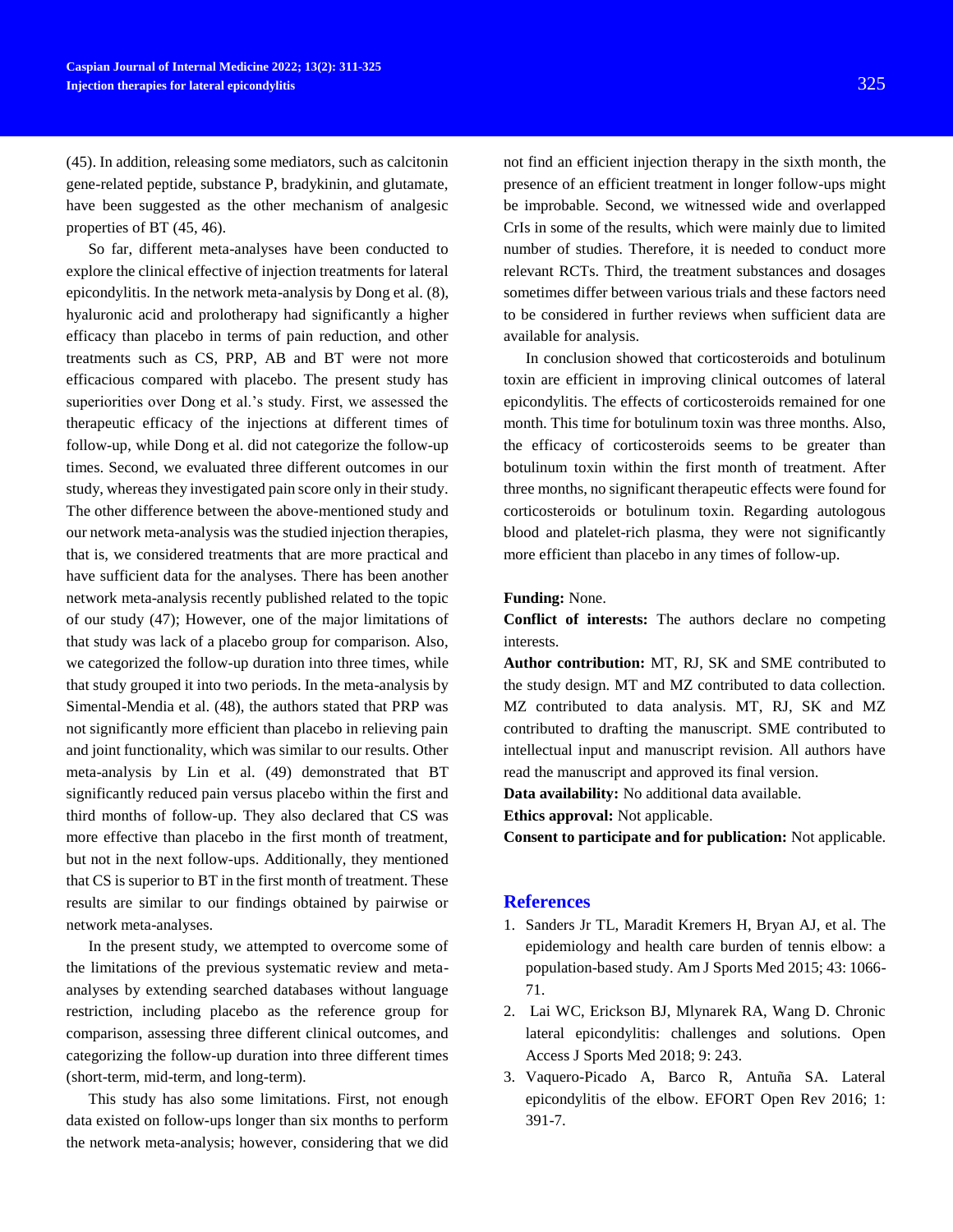- 4. Amroodi MN, Mahmuudi A, Salariyeh M, Amiri A. Surgical treatment of tennis elbow; minimal incision technique. Arch Bone Jt Surg 2016; 4: 366.
- 5. Girgis B, Duarte JA. Efficacy of physical therapy interventions for chronic lateral elbow tendinopathy: a systematic review. Phys Ther Rev 2020; 25: 42-59.
- 6. Ma K-L, Wang H-Q. Management of lateral epicondylitis: a narrative literature review. Pain Res Manag 2020;2020:6965381.
- 7. Li A, Wang H, Yu Z, et al. Platelet-rich plasma vs corticosteroids for elbow epicondylitis: a systematic review and meta-analysis. Medicine 2019; 98: e18358.
- 8. Dong W, Goost H, Lin X-B, et al. Injection therapies for lateral epicondylalgia: a systematic review and Bayesian network meta-analysis. Br J Sports Med 2016; 50: 900-8.
- 9. Hutton B, Salanti G, Caldwell DM, et al. The PRISMA extension statement for reporting of systematic reviews incorporating network meta-analyses of health care interventions: checklist and explanations. Ann Intern Med 2015; 162: 777-84.
- 10. Sterne JA, Savović J, Page MJ, et al. RoB 2: a revised tool for assessing risk of bias in randomised trials. BMJ 2019; 366: l4898.
- 11. DerSimonian R, Laird N. Meta-analysis in clinical trials. Control Clin Trials 1986; 7: 177-88.
- 12. van Valkenhoef G, Dias S, Ades A, Welton NJ. Automated generation of node‐splitting models for assessment of inconsistency in network meta‐analysis. Res Synth Methods 2016; 7: 80-93.
- 13. Arik HO, Kose O, Guler F, et al. Injection of autologous blood versus corticosteroid for lateral epicondylitis: a randomised controlled study. J Orthop Surg 2014; 22: 333- 7.
- 14. Coombes BK, Bisset L, Brooks P, Khan A, Vicenzino B. Effect of corticosteroid injection, physiotherapy, or both on clinical outcomes in patients with unilateral lateral epicondylalgia: a randomized controlled trial. JAMA 2013; 309: 461-9.
- 15. Creuzé A, Petit H, de Sèze M. Short-term effect of lowdose, electromyography-guided botulinum toxin A injection in the treatment of chronic lateral epicondylar tendinopathy: a randomized, double-blinded study. J Bone Joint Surg Am 2018; 100: 818-26.
- 16. Dojode C. A randomised control trial to evaluate the efficacy of autologous blood injection versus local

corticosteroid injection for treatment of lateral epicondylitis. Bone Joint Res 2012; 1: 192-7.

- 17. Espandar R, Heidari P, Rasouli MR, et al. Use of anatomic measurement to guide injection of botulinum toxin for the management of chronic lateral epicondylitis: a randomized controlled trial. CMAJ 2010; 182: 768-73.
- 18. Gautam V, Verma S, Batra S, Bhatnagar N, Arora S. Platelet-rich plasma versus corticosteroid injection for recalcitrant lateral epicondylitis: clinical and ultrasonographic evaluation. J Orthop Surg (Hong Kong) 2015; 23: 1-5.
- 19. Gosens T, Peerbooms JC, van Laar W, den Oudsten BL. Ongoing positive effect of platelet-rich plasma versus corticosteroid injection in lateral epicondylitis: a doubleblind randomized controlled trial with 2-year follow-up. Am J Sports Med 2011; 39: 1200-8.
- 20. Guo YH, Kuan TS, Chen KL, et al. Comparison between steroid and 2 different sites of botulinum toxin injection in the treatment of lateral epicondylalgia: A randomized, double-blind, active drug-controlled pilot study. Arch Phys Med Rehabil 2017; 98: 36-42.
- 21. Gupta PK, Acharya A, Khanna V, et al. PRP versus steroids in a deadlock for efficacy: long-term stability versus short-term intensity—results from a randomised trial. Musculoskelet Surg 2020; 104: 285-94.
- 22.Jindal N, Gaury Y, Banshiwal RC, Lamoria R, Bachhal V. Comparison of short term results of single injection of autologous blood and steroid injection in tennis elbow: a prospective study. J Orthop Surg Res 2013; 8: 10.
- 23. Kazemi M, Azma K, Tavana B, Moghaddam FR, Panahi A. Autologous blood versus corticosteroid local injection in the short-term treatment of lateral elbow tendinopathy: a randomized clinical trial of efficacy. Am J Phys Med Rehabil 2010; 89: 660-7.
- 24. Khaliq A, Khan I, Inam M, et al. Effectiveness of platelets rich plasma versus corticosteroids in lateral epicondylitis. J Pak Med Assoc 2015; 65: S100-S4.
- 25. Lin YC, Tu YK, Chen SS, et al. Comparison between botulinum toxin and corticosteroid injection in the treatment of acute and subacute tennis elbow: a prospective, randomized, double-blind, active drugcontrolled pilot study. Am J Phys Med Rehabil 2010; 89: 653-9.
- 26. Linnanmäki L, Kanto K, Karjalainen T, Leppänen OV, Lehtinen J. Platelet-rich plasma or autologous blood do not reduce pain or improve function in patients with lateral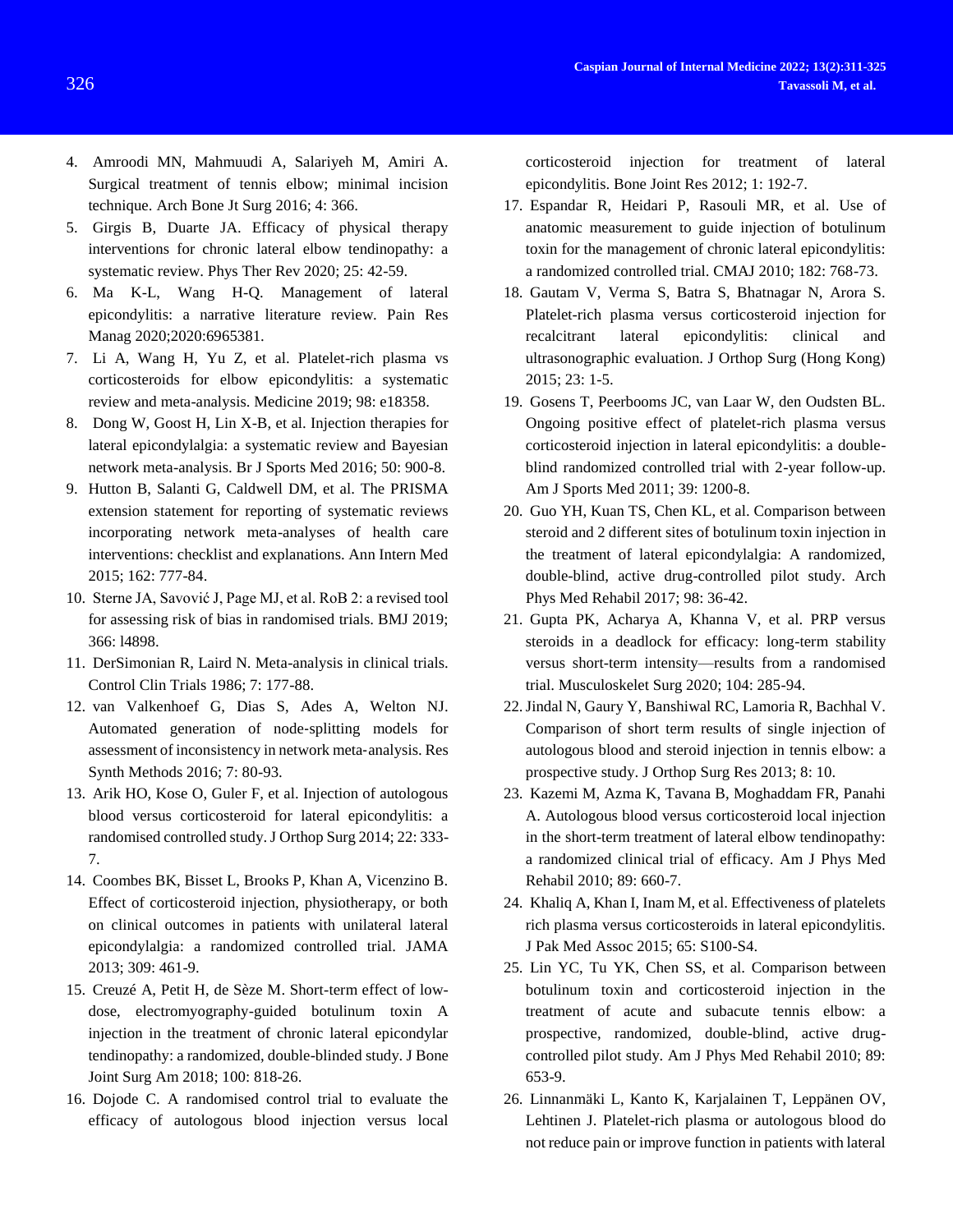epicondylitis: a randomized controlled trial. Clin Orthop Relat Res 2020; 478: 1892-900.

- 27. Montalvan B, Le Goux P, Klouche S, et al. Inefficacy of ultrasound-guided local injections of autologous conditioned plasma for recent epicondylitis: results of a double-blind placebo-controlled randomized clinical trial with one-year follow-up. Rheumatology (Oxford) 2016; 55: 279-85.
- 28. Omar AS, Ibrahim ME, Ahmed AS, Said M. Local injection of autologous platelet rich plasma and corticosteroid in treatment of lateral epicondylitis and plantar fasciitis: randomized clinical trial. Egypt Rheumatol 2012; 34: 43-9.
- 29. Placzek R, Drescher W, Deuretzbacher G, Hempfing A, Meiss AL. Treatment of chronic radial epicondylitis with botulinum toxin A: a double-blind, placebo-controlled, randomized multicenter study. J Bone Joint Surg Am 2007; 89: 255-60.
- 30. Raeissadat SA, Rayegani SM, Hassanabadi H, et al. Is platelet-rich plasma superior to whole blood in the management of chronic tennis elbow: one year randomized clinical trial. BMC Sports Sci Med Rehabil 2014; 6: 12.
- 31. Thanasas C, Papadimitriou G, Charalambidis C, Paraskevopoulos I, Papanikolaou A. Platelet-rich plasma versus autologous whole blood for the treatment of chronic lateral elbow epicondylitis: a randomized controlled clinical trial. Am J Sports Med 2011; 39: 2130- 4.
- 32. Varshney A, Maheshwari R, Juyal A, Agrawal A, Hayer P. Autologous platelet-rich plasma versus corticosteroid in the management of elbow epicondylitis: a randomized study. Int J Appl Basic Med Res 2017; 7: 125-8.
- 33. Wolf JM, Ozer K, Scott F, Gordon MJ, Williams AE. Comparison of autologous blood, corticosteroid, and saline injection in the treatment of lateral epicondylitis: a prospective, randomized, controlled multicenter study. J Hand Surg Am 2011; 36: 1269-72.
- 34. Wong SM, Hui AC, Tong PY, et al. Treatment of lateral epicondylitis with botulinum toxin: a randomized, doubleblind, placebo-controlled trial. Ann Intern Med 2005; 143: 793-7.
- 35. Yerlikaya M, Çaliş HT, Sütbeyaz ST, et al. Comparison of effects of leukocyte-rich and leukocyte-poor plateletrich plasma on pain and functionality in patients with lateral epicondylitis. Arch Rheumatol 2018; 33: 73-9.
- 36. Branson R, Naidu K, du Toit C, et al. Comparison of corticosteroid, autologous blood or sclerosant injections for chronic tennis elbow. J Sci Med Sport 2017; 20: 528-33.
- 37. Creaney L, Wallace A, Curtis M, Connell D. Growth factor-based therapies provide additional benefit beyond physical therapy in resistant elbow tendinopathy: a prospective, single-blind, randomised trial of autologous blood injections versus platelet-rich plasma injections. Br J Sports Med 2011; 45: 966-71.
- 38. Krogh TP, Fredberg U, Stengaard-Pedersen K, et al. Treatment of lateral epicondylitis with platelet-rich plasma, glucocorticoid, or saline: a randomized, doubleblind, placebo-controlled trial. Am J Sports Med 2013; 41: 625-35.
- 39. Lebiedziński R, Synder M, Buchcic P, et al. A randomized study of autologous conditioned plasma and steroid injections in the treatment of lateral epicondylitis. Int Orthop 2015; 39: 2199-203.
- 40. Palacio EP, Schiavetti RR, Kanematsu M, et al. Effects of platelet-rich plasma on lateral epicondylitis of the elbow: prospective randomized controlled trial. Rev Bras Ortop 2016; 51: 90-5.
- 41. Schöffl V, Willauschus W, Sauer F, et al. Autologous conditioned plasma versus placebo injection therapy in lateral epicondylitis of the elbow: a double blind, randomized study. Sportverletz Sportschaden 2017; 31: 31-6.
- 42. Singh A, Gangwar D. Autologous blood versus corticosteroid local injection for treatment of lateral epicondylosis: a randomized clinical trial. Online J Health Allied Scs 2013; 12: 11.
- 43. Ozturan KE, Yucel I, Cakici H, Guven M, Sungur I. Autologous blood and corticosteroid injection and extracoporeal shock wave therapy in the treatment of lateral epicondylitis. Orthopedics 2010; 33: 84-91.
- 44. Cain DW, Cidlowski JA. Immune regulation by glucocorticoids. Nature Rev Immunol 2017; 17: 233-47.
- 45. Kim GM, Yoo SJ, Choi S, Park YG. Current trends for treating lateral epicondylitis. Clin Shoulder Elb 2019; 22: 227-34.
- 46. Matak I, Bölcskei K, Bach-Rojecky L, Helyes Z. Mechanisms of botulinum toxin type A action on pain. Toxins (Basel) 2019; 11: 459.
- 47. Tang S, Wang X, Wu P, et al. Platelet‐Rich plasma vs autologous blood vs corticosteroid injections in the treatment of lateral epicondylitis: a systematic review,